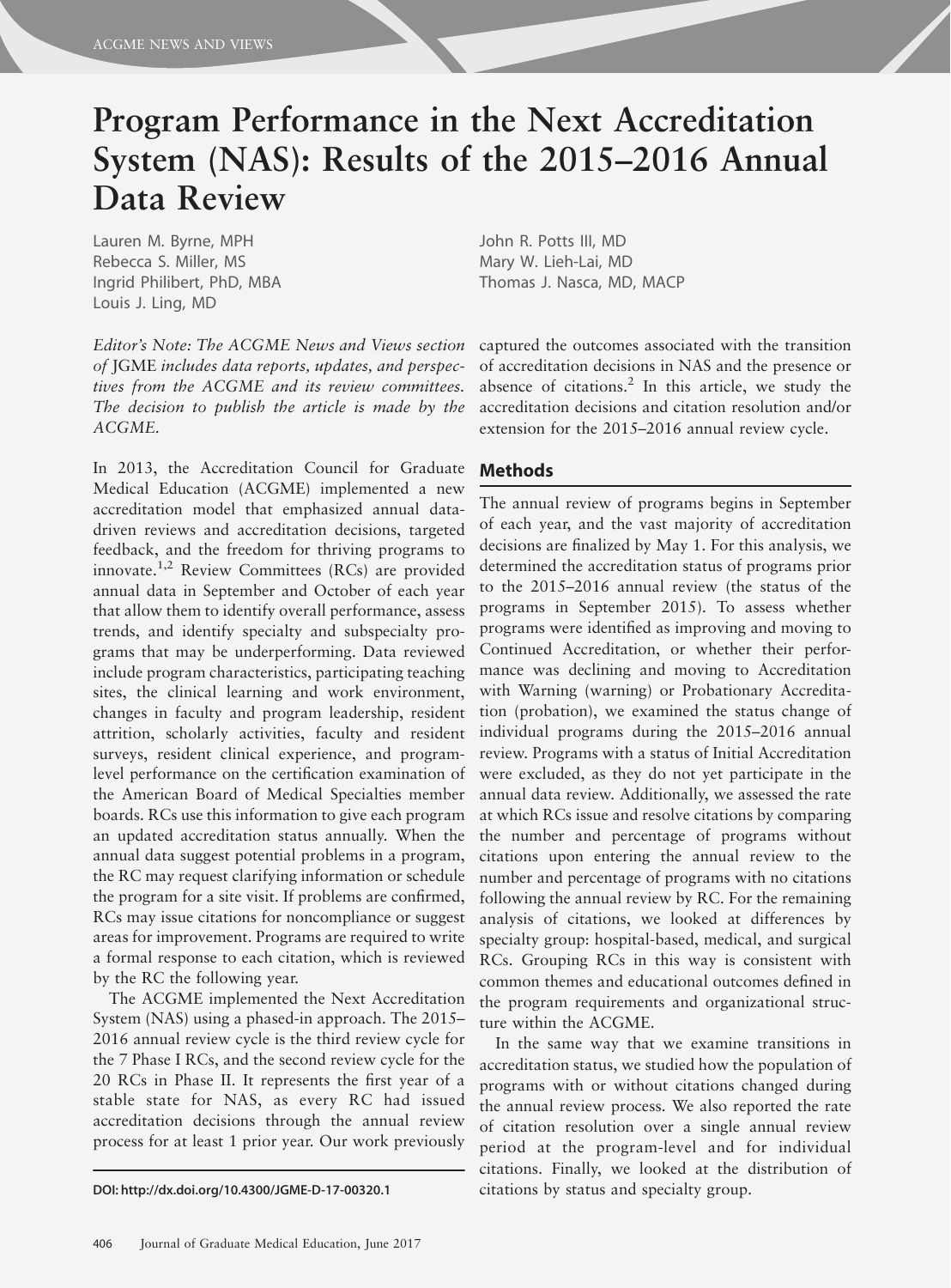|                                                                | Accreditation Status of Programs Entering the 2015-2016 Annual Review |                                                |                                             |  |  |  |
|----------------------------------------------------------------|-----------------------------------------------------------------------|------------------------------------------------|---------------------------------------------|--|--|--|
| <b>Accreditation Status Outcome</b><br>2015-2016 Annual Review | <b>Continued</b><br><b>Accreditation</b>                              | <b>Continued Accreditation</b><br>with Warning | <b>Probationary</b><br><b>Accreditation</b> |  |  |  |
|                                                                | No. (%)                                                               | No. (%)                                        | No. (%)                                     |  |  |  |
| Continued Accreditation                                        | 8547 (97.9)                                                           | 84 (54.9)                                      | 18 (54.5)                                   |  |  |  |
| Continued Accreditation with Warning                           | 128(1.5)                                                              | 62(40.5)                                       | 10(30.3)                                    |  |  |  |
| Probationary Accreditation                                     | 20(0.2)                                                               | 7(4.6)                                         | 4(12.1)                                     |  |  |  |
| Accreditation Withdrawn                                        | 2(0)                                                                  | 0(0)                                           | 1(3.0)                                      |  |  |  |
| Voluntary Withdrawal                                           | 32(0.4)                                                               | 0(0)                                           | 0(0)                                        |  |  |  |
| Total                                                          | 8729 (100)                                                            | 153 (100)                                      | 33 (100)                                    |  |  |  |

| TABLE 1                                                           |  |  |  |
|-------------------------------------------------------------------|--|--|--|
| Change of Accreditation Status During the 2015–2016 Annual Review |  |  |  |

#### Results

The number of ACGME-accredited programs on continued accreditation entering the 2015–2016 annual review cycle was 8915. Of these programs, 8729 (97.9%) had a status of Continued Accreditation, 153 (1.7%) were on warning, and 33 (0.4%) were on probation. TABLE 1 shows the change in status after the 2015–2016 annual review. Of the 153 programs initially on warning, improvement occurred in 54.5% of programs, 40.5% remained on warning, and 4.5% moved to probation. Of the 33 programs on probation at the start of the 2015–2016 annual review cycle, 18 programs (54.5%) improved to Continued Accreditation, 10 programs (30.3%) improved to warning, 4 programs (12.1%) remained on probation, and 1 program (3.0%) had its accreditation withdrawn. Across all specialties, the data showed a trend of improvement with 85% of programs initially on Probationary Accreditation progressing to Continued Accreditation or Continued Accreditation with Warning. The distribution of decision outcomes shows that RCs are consistent in their use of probation from year to year, with the percentage of all accredited programs remaining at less than 0.4% (33 programs in 2014– 2015 versus 31 programs in 2015–2016). Decisions to remove, extend, or newly issue probation status occurred for 12 RCs during the 2015–2016 annual review. Of the 31 programs placed on probation in 2015–2016, 27 (87.1%) were newly identified through the annual review process (20 moving from Continued Accreditation to Probationary Accreditation, and 7 moving from Continued with Warning to Probationary Accreditation). In addition, 1 program previously on Probationary Accreditation and 2 programs previously on Continued Accreditation had their accreditation withdrawn. All decisions for probation or withdrawal follow a data-prompted site visit and review by the RC.

analysis of citations showed consistent patterns in the than board certification performance (27 programs

preannual review presence/absence of citations, and the resulting presence/absence of citations by the RC. TABLE 2 shows the percentage of programs entering the annual review cycle with no citations, and the percentage of programs with no citations following the annual review for each RC. Overall, approximately 90% of programs completed the annual review with no new citations issued and no citations extended. TABLE 3 shows the majority of programs (86.3%) do not have citations before or after the annual review (89.9%, 91.9%, and 68.4% among hospital-based, medical, and surgical programs, respectively). Of the remaining programs, 355 (3.9%) programs have citations entirely resolved, 313 (3.5%) programs have newly issued citations, and 552 (6.2%) programs had citations prior to and following their annual review. The specialty with the highest use of citations is neurological surgery, and the specialties with the lowest use are internal medicine, neurology, and psychiatry. RCs in the surgical group use citations to a somewhat greater extent than RCs in medical or hospital-based specialties, with RCs in surgical specialties newly issuing or extending citations for 23% of programs.

In addition to accreditation status transitions, our monly had citations in the area of evaluation, other TABLE 4 shows the number of total prior citations during the 2015–2016 cycle (2701 citations across 907 programs), with 1920 (71.1%) of them declared resolved by the RCs and 781 (28.9%) extended during the review process. This pattern is consistent across the 3 specialty groups. In addition, 1641 new citations were issued during the 2015–2016 reviews. A closer look at the specific citations for the 33 programs entering the 2015–2016 review cycle on Probationary Accreditation showed that RCs were more likely to resolve citations than to issue new citations, with a total of 318 citations resolved versus 44 citations extended and 32 citations newly issued. This mirrors the overall tendency toward improvement in accreditation status. Overall, programs on probation com-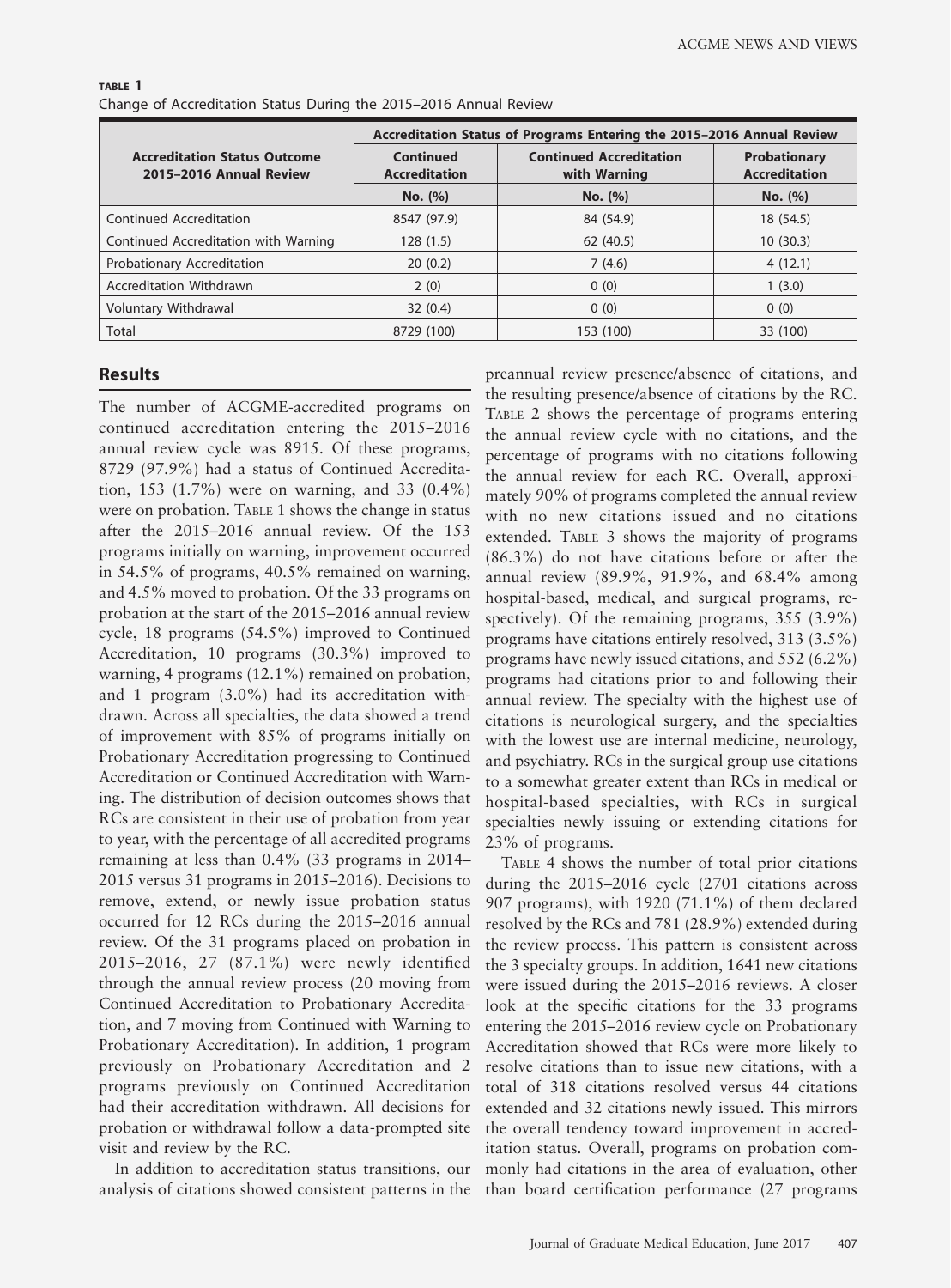#### TABLE 2

Programs With No Citations Before 2015–2016 Annual Review and Programs With No Citations After 2015-2016 Annual Review

| <b>Committee</b>                     | <b>Total</b> | <b>Programs With No Citations</b><br>Before Annual Review, No. (%) | <b>Programs With No Citations</b><br>After Annual Review, No. (%) |
|--------------------------------------|--------------|--------------------------------------------------------------------|-------------------------------------------------------------------|
| Allergy and immunology               | 73           | 60 (82.2)                                                          | 61 (83.6)                                                         |
| Anesthesiology                       | 383          | 338 (88.3)                                                         | 352 (91.9)                                                        |
| Colon and rectal surgery             | 52           | 17(32.7)                                                           | 23 (44.2)                                                         |
| Dermatology                          | 188          | 178 (94.7)                                                         | 179 (95.2)                                                        |
| Emergency medicine                   | 220          | 198 (90.0)                                                         | 202 (91.8)                                                        |
| Family medicine                      | 604          | 547 (90.6)                                                         | 512 (84.8)                                                        |
| Internal medicine                    | 2087         | 2007 (96.2)                                                        | 2019 (96.7)                                                       |
| Medical genetics and genomics        | 61           | 60 (98.4)                                                          | 56 (91.8)                                                         |
| Neurological surgery                 | 104          | 19 (18.3)                                                          | 27(26.0)                                                          |
| Neurology                            | 424          | 396 (93.4)                                                         | 410 (96.7)                                                        |
| Nuclear medicine                     | 42           | 41 (97.6)                                                          | 38 (90.5)                                                         |
| Obstetrics and gynecology            | 251          | 195 (77.7)                                                         | 177 (70.5)                                                        |
| Ophthalmology                        | 121          | 89 (73.6)                                                          | 99 (81.8)                                                         |
| Orthopaedic surgery                  | 386          | 317 (82.1)                                                         | 326 (84.5)                                                        |
| Otolaryngology                       | 136          | 103 (75.7)                                                         | 103 (75.7)                                                        |
| Pathology                            | 583          | 559 (95.9)                                                         | 547 (93.8)                                                        |
| <b>Pediatrics</b>                    | 974          | 907 (93.1)                                                         | 930 (95.5)                                                        |
| Physical medicine and rehabilitation | 129          | 113 (87.6)                                                         | 115 (89.2)                                                        |
| Plastic surgery                      | 138          | 130 (94.2)                                                         | 132 (95.7)                                                        |
| Preventive medicine                  | 72           | 54 (75.0)                                                          | 54 (75.0)                                                         |
| Psychiatry                           | 489          | 462 (94.5)                                                         | 473 (96.7)                                                        |
| Radiation oncology                   | 87           | 82 (94.3)                                                          | 77 (88.5)                                                         |
| Radiology                            | 445          | 434 (97.5)                                                         | 426 (95.7)                                                        |
| Surgery-general                      | 534          | 428 (80.2)                                                         | 430 (80.5)                                                        |
| Thoracic surgery                     | 89           | 63 (70.8)                                                          | 65 (73.0)                                                         |
| Transitional year                    | 97           | 82 (84.5)                                                          | 88 (90.7)                                                         |
| Urology                              | 146          | 129 (88.4)                                                         | 129 (88.4)                                                        |
| Total                                | 8915         | 8008 (89.8)                                                        | 8050 (90.3)                                                       |

and a total of 61 citations), patient and procedural volume (21 programs and a total of 39 citations), and board certification performance (14 programs with a citation in this area). Review of citations codes and citation text for programs on probation revealed no specialty patterns across the 3 groups. The exception is the greater prevalence of deficiencies in procedural

experience for surgical programs on probation. Seven of 10 programs on probation in the surgical group at the start of 2015–2016 had 1 or more citations for deficiencies in procedural experience, compared to 2 of 15 programs in the medical group, and 2 of 8 programs in the hospital-based program. The vast majority of these citations were resolved in the 2015–

#### TABLE 3

Number and Percentage of Programs With and Without Citations Before and After 2015–2016 Annual Review

| <b>Type of Program</b> | Total | <b>No Citations</b><br><b>Before and No</b><br><b>Citations After,</b><br>No. (%) | <b>Citations Before</b><br>and No Citations<br><b>After, No. (%)</b> | <b>No Citations</b><br><b>Before and</b><br><b>Citations After,</b><br>No. (%) | <b>Citations</b><br><b>Before and</b><br><b>Citations</b><br>After, No. (%) |  |
|------------------------|-------|-----------------------------------------------------------------------------------|----------------------------------------------------------------------|--------------------------------------------------------------------------------|-----------------------------------------------------------------------------|--|
| Hospital-based         | 1990  | 1789 (89.9)                                                                       | 51(2.6)                                                              | 59 (3.0)                                                                       | 91(4.6)                                                                     |  |
| Medical                | 4968  | 4567 (91.9)                                                                       | 132(2.7)                                                             | 103(2.1)                                                                       | 166(3.3)                                                                    |  |
| Surgical               | 1957  | 1339 (68.4)                                                                       | 172 (8.8)                                                            | 151(7.7)                                                                       | 295 (15.1)                                                                  |  |
| Total                  | 8915  | 7695 (86.3)                                                                       | 355(4.0)                                                             | 313 (3.5)                                                                      | 552 (6.2)                                                                   |  |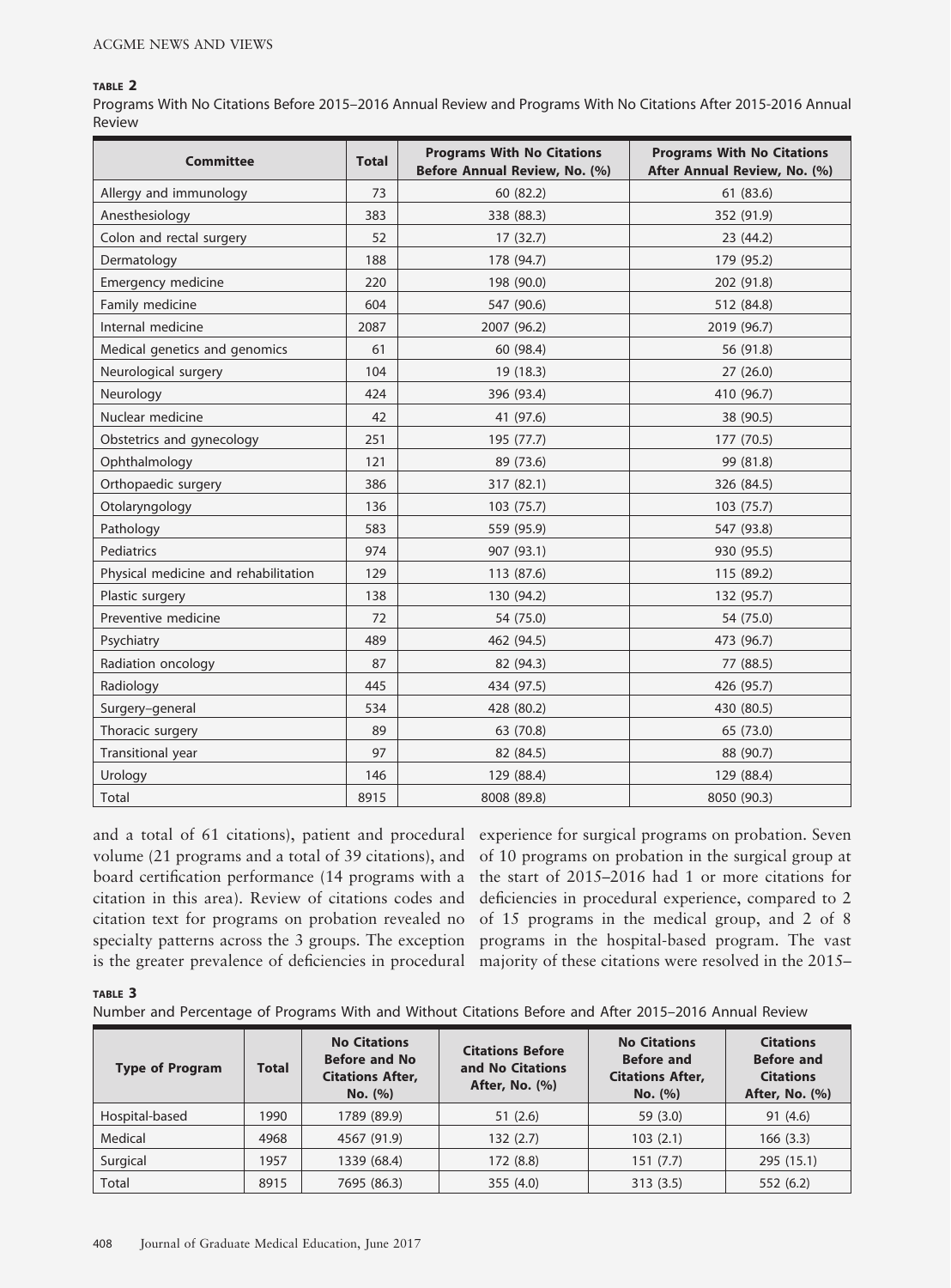| <b>Type of Program</b> | <b>Total Previous Citations</b> | <b>Resolved Citations,</b><br>No. (%) | <b>Extended Citations,</b><br>No. (%) |  |  |
|------------------------|---------------------------------|---------------------------------------|---------------------------------------|--|--|
| Hospital-based         | 411                             | 285 (69.3)                            | 126 (30.7)                            |  |  |
| Medical                | 858                             |                                       | 256 (29.8)                            |  |  |
| Surgical               | 1432                            | 1033 (72.1)                           | 399 (27.9)                            |  |  |
| Total                  | 2701                            | 1920 (71.1)                           | 781 (28.9)                            |  |  |

| TABLE 4 |  |                                                                                     |
|---------|--|-------------------------------------------------------------------------------------|
|         |  | Number and Percentage of Citations Resolved and Extended in 2015–2016 Annual Review |

2016 RC review. Of a total 23 citations for procedural experience, 19 were resolved. One citation was extended, and 3 were newly issued.

In looking at the subset of previous citations for pass rates on the board certification examination during the 2015–2016 annual review, we found that of the 212 prior citations across 199 programs, the RCs resolved 71 (33.5%) and extended 141 (66.5%). The RCs also issued 115 new citations in this category, bringing the total number of programs with citations for pass rates on the board certification examination to 244 (less than 3% of all programs) at the end of the 2015–2016 annual review.

The final distribution of all citations by status and specialty group is shown in TABLE 5. The final accreditation status correlates with the resulting number of citations. Across all programs with continued accreditation, there was an average of 0.14 citations per

program, consistent with our findings for 2014–2015. Among programs with citations, programs with a status of continued accreditation had 2 citations on average, programs with warning had an average of 4.4 citations, and programs with probation were issued 8.7 citations on average. The averages for programs on Continued Accreditation and programs on warning were consistent across the 3 specialty groups, while the distribution of citations among programs on probation varied among specialties.

# **Discussion**

While surgical RCs issue citations to a higher percentage of programs, there is a consistent pattern across the 3 specialty groups in terms of percentage of citations declared resolved, and the average number of citations by accreditation status. The exception is the small number of programs on probation. This reflects

#### TABLE 5

| Distribution of Total Number of Citations by Quartile Among Programs With Citations Following Review ( $N = 865$ ) |  |
|--------------------------------------------------------------------------------------------------------------------|--|
|                                                                                                                    |  |

| <b>Accreditation Status</b>          | <b>Group</b>   | No.            | <b>Min</b> | Q <sub>1</sub> | <b>Mean</b> | Q <sub>3</sub> | <b>Max</b> |
|--------------------------------------|----------------|----------------|------------|----------------|-------------|----------------|------------|
| Continued Accreditation              | Hospital-based | 114            | 1.0        | 1.0            | 1.7         | 2.0            | 6.0        |
|                                      | Medical        | 194            | 1.0        | 1.0            | 1.9         | 2.0            | 10.0       |
|                                      | Surgical       | 321            | 1.0        | 1.0            | 2.1         | 3.0            | 8.0        |
|                                      | Total          | 629            | 1.0        | 1.0            | 2.0         | 2.0            | 10.0       |
| Continued Accreditation with Warning | Hospital-based | 31             | 1.0        | 3.5            | 5.5         | 7.5            | 10.0       |
|                                      | Medical        | 62             | 1.0        | 2.0            | 4.3         | 6.0            | 17.0       |
|                                      | Surgical       | 105            | 1.0        | 2.0            | 4.1         | 5.0            | 12.0       |
|                                      | Total          | 198            | 1.0        | 2.0            | 4.4         | 6.0            | 17.0       |
| Probationary Accreditation           | Hospital-based | 5              | 8.0        | 8.0            | 12.6        | 17.0           | 19.0       |
|                                      | Medical        | 8              | 5.0        | 5.8            | 9.3         | 12.3           | 16.0       |
|                                      | Surgical       | 18             | 2.0        | 5.3            | 7.3         | 9.0            | 13.0       |
|                                      | Total          | 31             | 2.0        | 6.0            | 8.7         | 11.5           | 19.0       |
| Accreditation Withdrawn              | Hospital-based | $\mathbf 0$    | N/A        | N/A            | N/A         | N/A            | N/A        |
|                                      | Medical        | 3              | 5.0        | 11.5           | 14.0        | 18.5           | 19.0       |
|                                      | Surgical       | 0              | N/A        | N/A            | N/A         | N/A            | N/A        |
|                                      | Total          | 3              | 5.0        | 11.5           | 14.0        | 18.5           | 19.0       |
| Voluntary Withdrawal                 | Hospital-based | $\mathbf 0$    | N/A        | N/A            | N/A         | N/A            | N/A        |
|                                      | Medical        | $\overline{2}$ | 1.0        | 1.0            | 1.0         | 1.0            | 1.0        |
|                                      | Surgical       | $\overline{2}$ | 2.0        | 2.8            | 3.5         | 4.3            | 5.0        |
|                                      | Total          | 4              | 1.0        | 1.0            | 2.3         | 2.8            | 5.0        |

Abbreviation: N/A, not available.